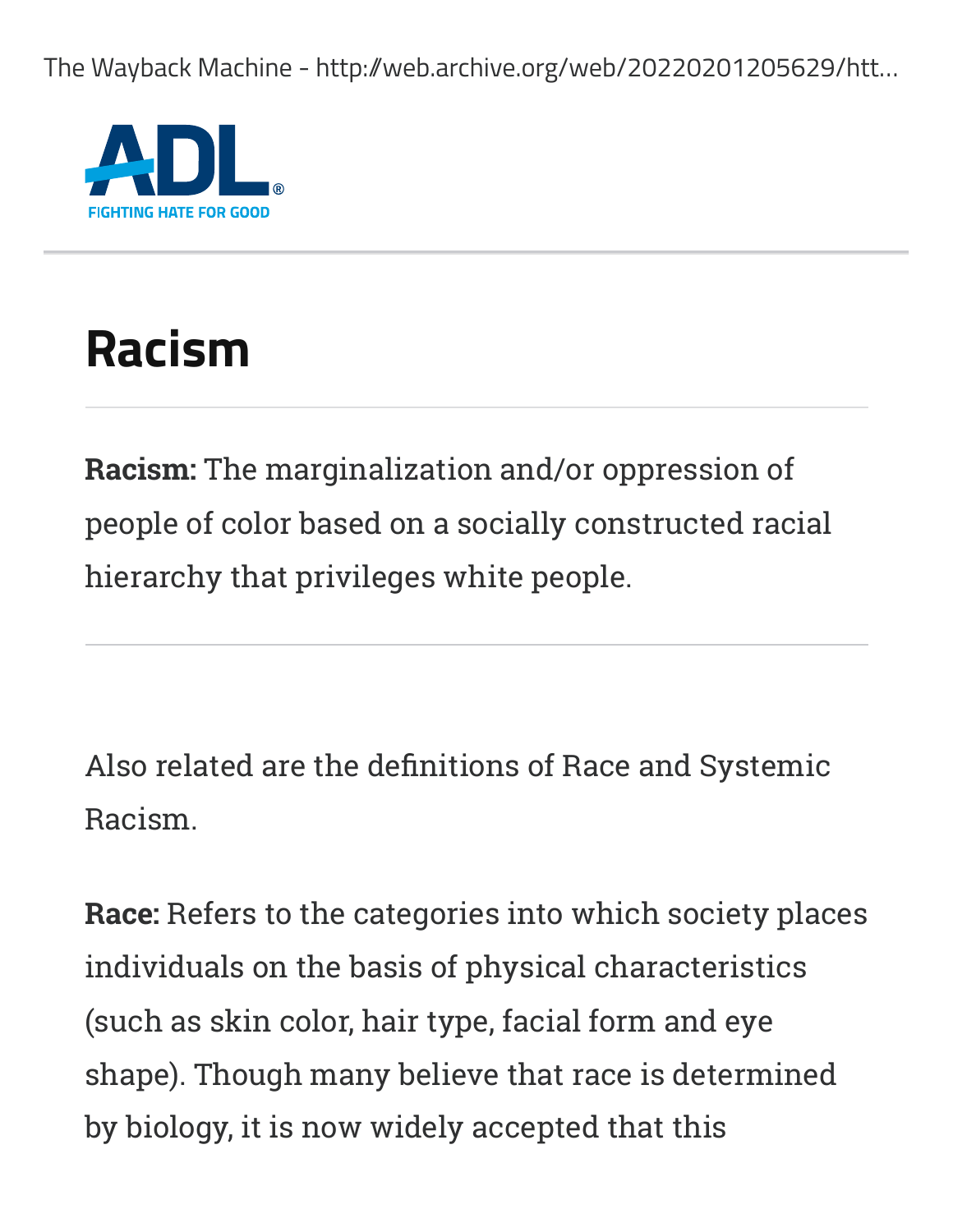classification system was in fact created for social and political reasons. There are actually more genetic and biological differences within the racial groups defined by society than between different groups.

**Systemic Racism:** A combination of systems, institutions and factors that advantage white people and for people of color, cause widespread harm and disadvantages in access and opportunity. One person or even one group of people did not create systemic racism, rather it: (1) is grounded in the history of our laws and institutions which were created on a foundation of white supremacy;\* (2) exists in the institutions and policies that advantage white people and disadvantage people of color; and (3) takes places in interpersonal communication and behavior (e.g., slurs, bullying, offensive language) that maintains and supports systemic inequities and systemic racism.

\* In the above definition, the term "white supremacy" refers to the systematic marginalization or oppression